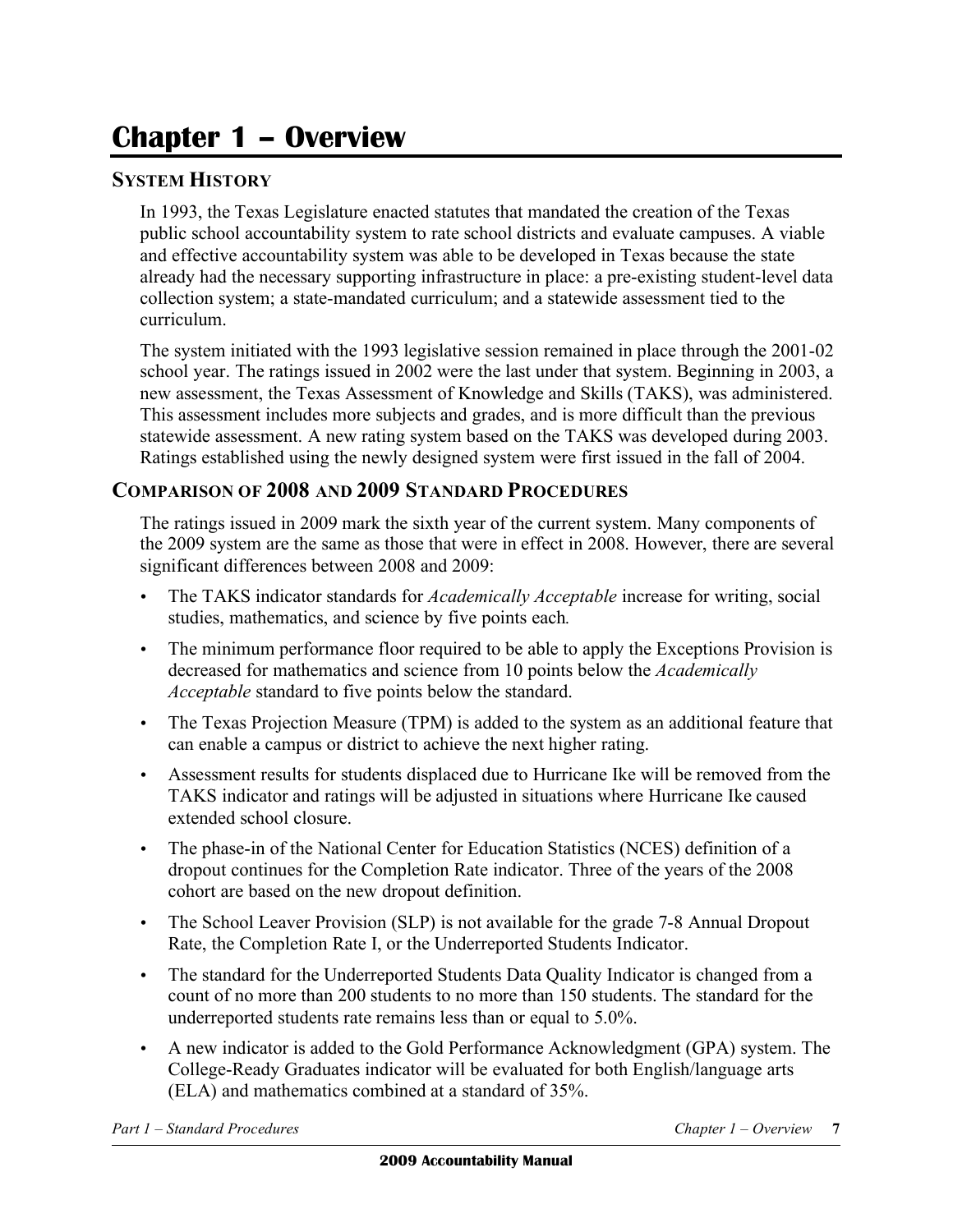• The standards for nine of the GPA indicators increase. Advanced/Dual Enrollment Course Completion, the five Commended indicators, Recommended High School Program (RHSP)/Distinguished Achievement Program (DAP), and the two Texas Success Initiative indicators all increase by five points each.

 The following table provides details on these and other changes between the 2008 and 2009 systems. Components that are unchanged are provided as well.

| Component                                                        | 2008                                                                                                                                                                      |                                                                                                                                                                         |            |           | 2009                                                                                                                                                                                                      |             |            |           |
|------------------------------------------------------------------|---------------------------------------------------------------------------------------------------------------------------------------------------------------------------|-------------------------------------------------------------------------------------------------------------------------------------------------------------------------|------------|-----------|-----------------------------------------------------------------------------------------------------------------------------------------------------------------------------------------------------------|-------------|------------|-----------|
| Base Indicators for<br><b>Determining Rating</b><br>(Chapter 2)  |                                                                                                                                                                           | • TAKS, including selected TAKS<br>(Accommodated)<br>• Completion Rate I<br>School Leaver Provision applies<br>• Annual Dropout Rate<br>School Leaver Provision applies |            |           | • TAKS, including selected TAKS<br>(Accommodated)<br>• Completion Rate I<br><b>School Leaver Provision does not</b><br>apply<br>• Annual Dropout Rate<br><b>School Leaver Provision does not</b><br>apply |             |            |           |
| Rating Standards<br>(Chapter 2)                                  |                                                                                                                                                                           | Acceptable                                                                                                                                                              | Recognized | Exemplary |                                                                                                                                                                                                           | Acceptable  | Recognized | Exemplary |
|                                                                  | <b>TAKS</b>                                                                                                                                                               | 45/50/65/70                                                                                                                                                             | 75%        | 90%       | <b>TAKS</b>                                                                                                                                                                                               | 50/55/70/70 | 75%        | 90%       |
|                                                                  | TAKS w/<br>TPM                                                                                                                                                            | n/a                                                                                                                                                                     | n/a        | n/a       | TAKS w/<br><b>TPM</b>                                                                                                                                                                                     | 50/55/70/70 | 75%        | 90%       |
|                                                                  | Completion                                                                                                                                                                | 75.0%                                                                                                                                                                   | 85.0%      | 95.0%     | Completion                                                                                                                                                                                                |             | No Change  |           |
|                                                                  | Dropout                                                                                                                                                                   |                                                                                                                                                                         | 2.0%       |           | Dropout                                                                                                                                                                                                   | No Change   |            |           |
| Evaluation of<br><b>Student Groups</b><br>(Chapter 2)            | <b>Students</b>                                                                                                                                                           | White, Hispanic, African American,<br>Economically Disadvantaged, and All                                                                                               |            |           | No Change                                                                                                                                                                                                 |             |            |           |
| Number of<br>Performance<br>Measures Used<br>(Chapter 2)         | up to 35                                                                                                                                                                  | The larger and more diverse the campus<br>or district, the more measures apply -                                                                                        |            |           | No Change                                                                                                                                                                                                 |             |            |           |
| <b>TAKS Subjects</b><br>Evaluated<br>(Chapter 2)                 |                                                                                                                                                                           | All TAKS subjects individually                                                                                                                                          |            |           | No Change                                                                                                                                                                                                 |             |            |           |
| <b>TAKS Student</b><br>Success Initiative<br>(Chapter 2)         |                                                                                                                                                                           | Gr. 3, 5 & 8 reading and Gr. 5 & 8<br>mathematics, cumulative results used                                                                                              |            |           | No Change                                                                                                                                                                                                 |             |            |           |
| <b>TAKS Grades</b><br><b>Tested</b><br>(Chapter 2)               | $(grades 3-11)$                                                                                                                                                           | Summed across all grades tested                                                                                                                                         |            |           | No Change                                                                                                                                                                                                 |             |            |           |
| <b>TAKS Minimum Size</b><br>for All Students<br>(Chapter 2)      | All Students results are always<br>evaluated, regardless of size                                                                                                          |                                                                                                                                                                         |            |           | No Change                                                                                                                                                                                                 |             |            |           |
| <b>TAKS Minimum</b><br>Size for Student<br>Groups<br>(Chapter 2) | • If fewer than 30 test takers, not<br>evaluated separately<br>• If 30 to 49, evaluated if they comprise<br>at least 10% of all test takers<br>• If 50 or more, evaluated |                                                                                                                                                                         |            |           | No Change                                                                                                                                                                                                 |             |            |           |
| <b>TAKS Special</b><br>Analysis<br>(Chapter 6)                   | Used for determining rating for very small<br>campuses and districts                                                                                                      |                                                                                                                                                                         |            | No Change |                                                                                                                                                                                                           |             |            |           |

 *Table 2: Comparison of 2008 and 2009 − Standard Procedures*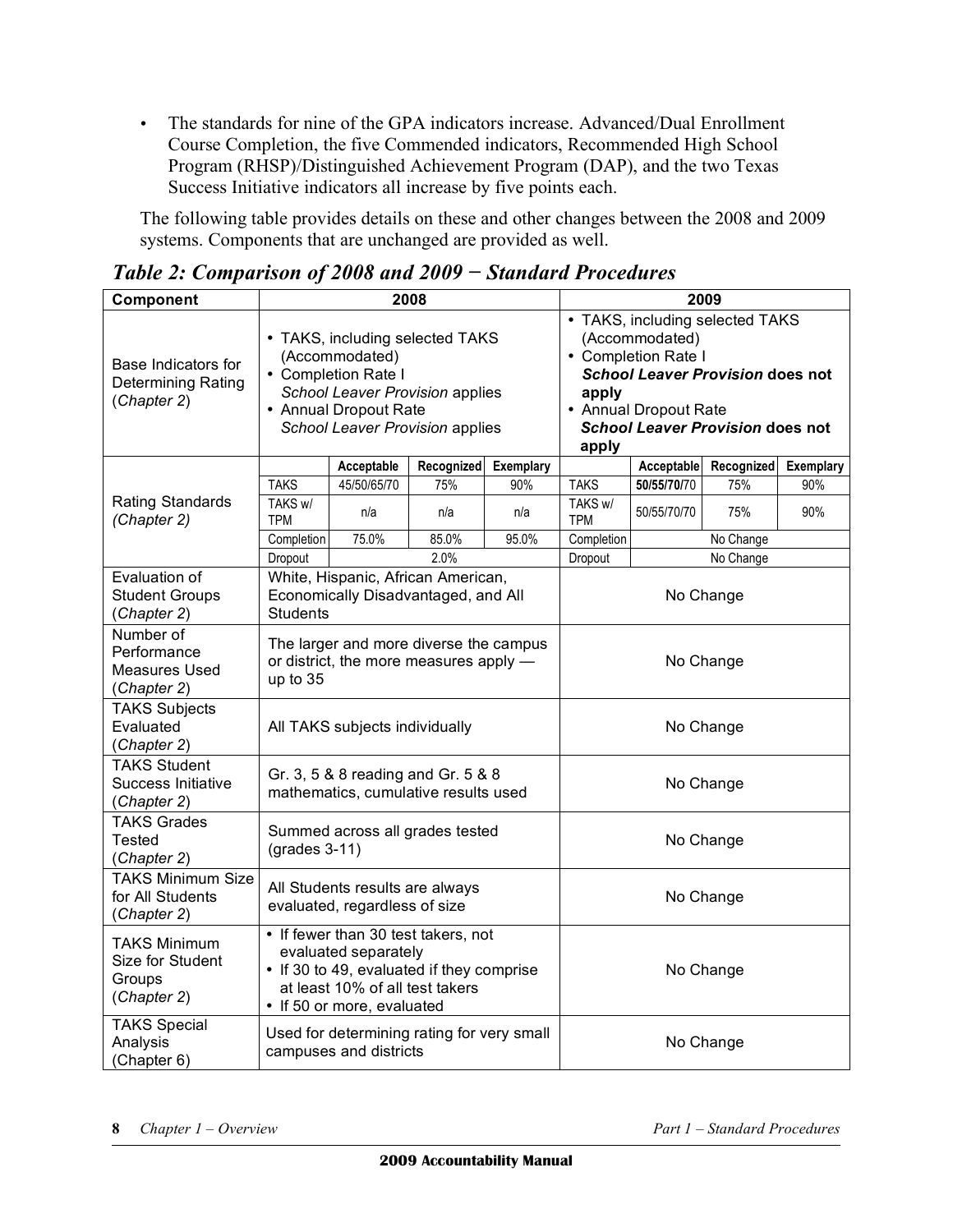| Component                                                       | ruote 2. Comparison of 2000 and 2007<br>$D$ <i>latitude a Toccami</i> C <sub>2</sub> (contentacu)<br>2008                                                                                                                                                                                                               | 2009                                                                                                                                                                                              |  |
|-----------------------------------------------------------------|-------------------------------------------------------------------------------------------------------------------------------------------------------------------------------------------------------------------------------------------------------------------------------------------------------------------------|---------------------------------------------------------------------------------------------------------------------------------------------------------------------------------------------------|--|
| <b>TAKS</b>                                                     |                                                                                                                                                                                                                                                                                                                         |                                                                                                                                                                                                   |  |
| (Accommodated)<br>Subjects &<br>Grades Evaluated<br>(Chapter 2) | • Mathematics  Gr. 11<br>• Social Studies  Gr. 8, 10, & 11<br>• ScienceGr. 5, 8, 10, & 11                                                                                                                                                                                                                               | No Change                                                                                                                                                                                         |  |
| Accountability<br>Subset<br>(TAKS only)<br>(Chapter 2)          | Students who are mobile after the October PEIMS "as<br>of" date and before the last TAKS administration are<br>taken out of the subset for a district if they move to<br>another district; students are taken out of the campus<br>subset if they move to another campus (whether it is in<br>the same district or not) | Same as 2008;<br>additionally, performance<br>of students with a PEIMS<br><b>Crisis Code indicating</b><br>they were displaced due<br>to Hurricane Ike is<br>excluded from ratings<br>calculation |  |
| Hurricane Ike<br>(Appendix J)                                   | n/a                                                                                                                                                                                                                                                                                                                     | <b>Schools and districts</b><br>closed for ten or more<br>days may receive a rating<br>of Not Rated: Other                                                                                        |  |
| Pairing<br>(Chapter 6)                                          | Standard campuses without TAKS data are paired;<br>paired data not used for GPA                                                                                                                                                                                                                                         | No Change                                                                                                                                                                                         |  |
| <b>Texas Projection</b><br>Measure (TPM)<br>(Chapter 3)         | n/a                                                                                                                                                                                                                                                                                                                     | For any TAKS measure not<br>meeting the standard for the<br>next higher rating, RI, TPM,<br>or the Exceptions Provision<br>can elevate the rating one<br>level, and only one level.               |  |
| Exceptions<br>(Chapter 3)                                       | Academically Acceptable, Recognized, and Exemplary<br>rating possible by using exceptions                                                                                                                                                                                                                               | No Change                                                                                                                                                                                         |  |
|                                                                 | Maximum of four for Academically Acceptable and<br>Recognized; One only for Exemplary                                                                                                                                                                                                                                   | No Change                                                                                                                                                                                         |  |
|                                                                 | Floors vary                                                                                                                                                                                                                                                                                                             | <b>Floor for mathematics and</b><br>science is changed from<br>10 points below the<br><b>Academically Acceptable</b><br>standard to five points<br>below-consistent with all<br>other subjects    |  |
| Completion Rate I<br>(Chapter 2)                                | Use of district assigned completion rates is suspended                                                                                                                                                                                                                                                                  | No Change                                                                                                                                                                                         |  |
| Completion Rate I<br>(Chapter 2)                                | Includes two years of new dropout definition (2005-06<br>and 2006-07)                                                                                                                                                                                                                                                   | Includes three years of<br>new dropout definition<br>(2005-06, 2006-07, and<br>2007-08)                                                                                                           |  |
| Required<br>Improvement<br>(Chapter 3)                          | TAKS: RI to Academically Acceptable and Recognized<br>possible                                                                                                                                                                                                                                                          | No Change                                                                                                                                                                                         |  |
|                                                                 | Annual Dropout Rate: RI to Academically Acceptable,<br>Recognized, and Exemplary possible                                                                                                                                                                                                                               | No Change                                                                                                                                                                                         |  |
|                                                                 | Completion Rate I: RI to Academically Acceptable and<br>Recognized possible; Floor for Recognized is 75.0%                                                                                                                                                                                                              | No Change                                                                                                                                                                                         |  |

 *Table 2: Comparison of 2008 and 2009 − Standard Procedures (continued)*